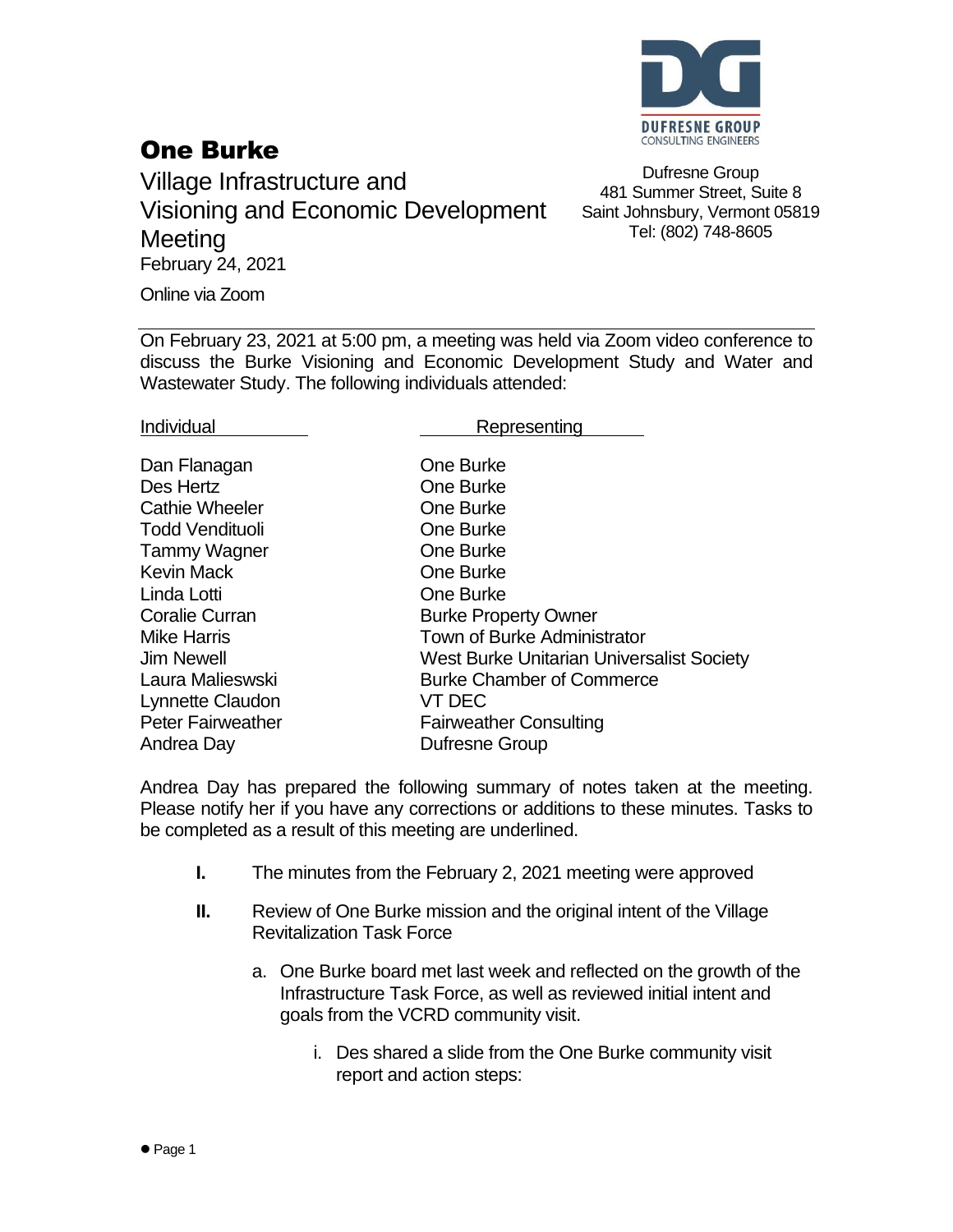- 1. Engage local leadership about having a community conversation around infrastructure. Ensure that both the Select Board and Village Trustees can hear from the community about its infrastructure needs.
- 2. Conduct some basic information gathering that can inform the approach and future surveys. Contact Northeastern Vermont Development Assn (NVDA) and review the State Natural Website to learn more about Burke's current infrastructure.
- 3. Develop various survey instruments to gauge citizens' infrastructure capacity and needs for the future. Survey can be disseminated in a variety of ways (paper, mail, online).
- 4. Based upon informal needs assessment, the Village Trustees should draft an RFP (Request for Proposals) for an engineer to perform study of needs/potential water/wastewater systems in Burke.
- 5. Simultaneously work with USDA Rural Development to develop a Planning Grant application that can support the study or the contact the Vermont Agency of Commerce whose Municipal Planning Grant can also be used.
- 6. Throughout the process, call on technical assistance provides to help you navigate various steps and funding opportunities (RCAP, VT Rural Water, NVDA, USDA Rural Development).
- 7. Contact Clay Purvis of the Public Service Department to help the community understand the resources available to improve its telecommunications needs. He should be invited to a community meeting along with representatives from various phone/internet service providers.
- ii. Have done well with items 2-6, Mike Harris has helped #1
- iii. Item 7 telecommunication needs haven't been worked on yet – goal for future
- iv. Task force work is meant to be community driven. When action steps are completed – which direction next?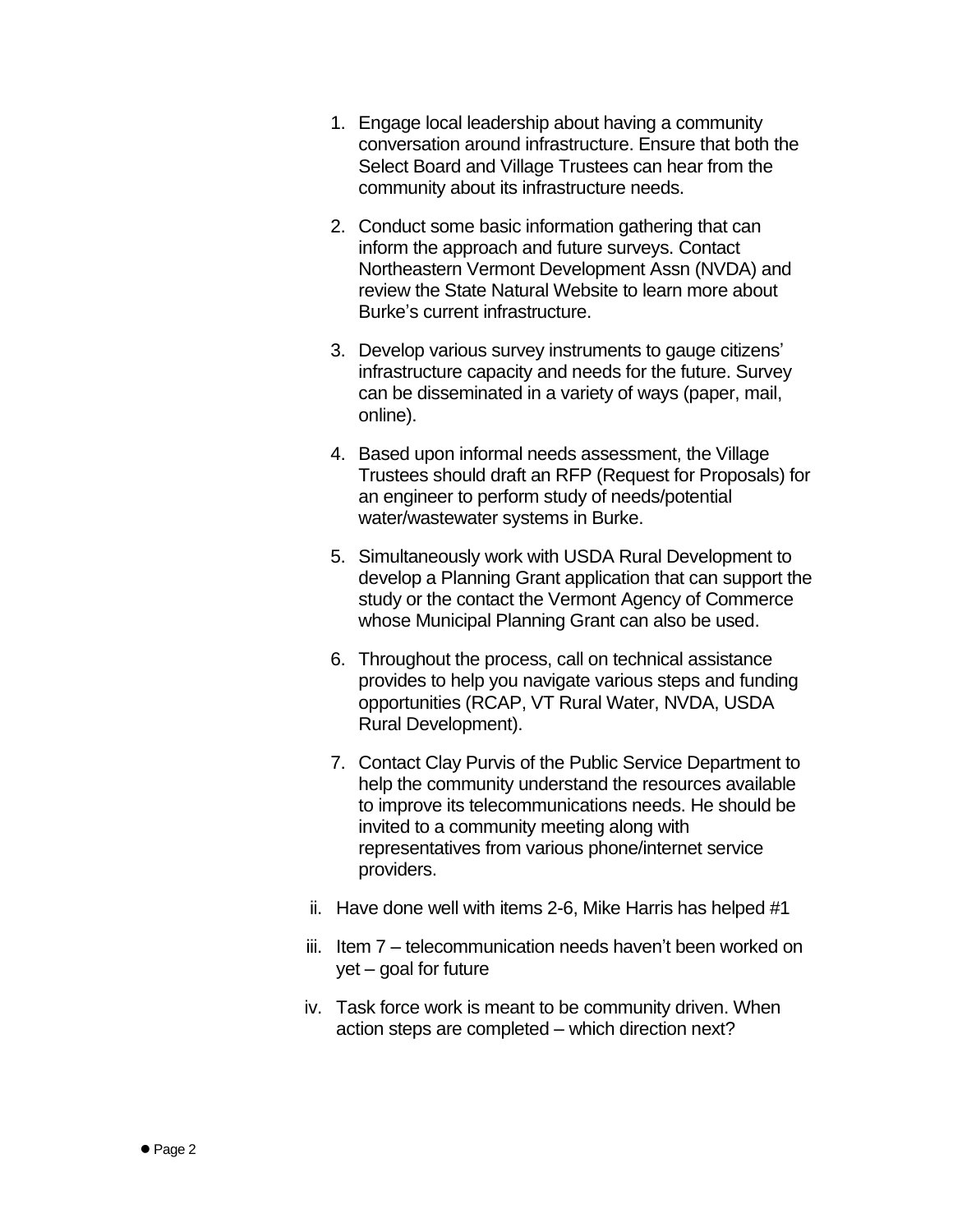v. Peter suggested next steps – morph into more of "Village Vitality" task force. If infrastructure moves forward, a vitality task force could help steer growth.

## **III. Visioning/Economic Development Study – Fairweather Consulting**

- a. Additional public input needed as the study moves towards completion.
- b. Buildings at the South end of the village need revitalization but the Church project can act as a catalyst to make other investments in the village more likely.
- c. Difficult conditions for gathering public input but perhaps presenting to Select Board may be a place to start.
	- i. Mike Harris agreed the Select Board may be a good start, and can also invite village trustees.
	- ii. Start with status update and initial report presentation to Select Board.
	- iii. Start with presentation to Select Board and Trustees then try and gather input from online forums.
	- iv. Mike Harris to assist with facilitating the meeting with Select Board and trustees at the April meeting.
- d. Ideas discussed for gathering public input included:
	- i. Email survey? Mike Harris has been working on an email contact list. It has about 400 contacts.
	- ii. Posting information on Town website to try and gather feedback?
		- 1. Survey Monkey
		- 2. One Burke Facebook page
		- 3. Town Facebook page
		- 4. Burke Community forum
		- 5. Front Porch Forum
- e. Any Q&A at Town Meeting?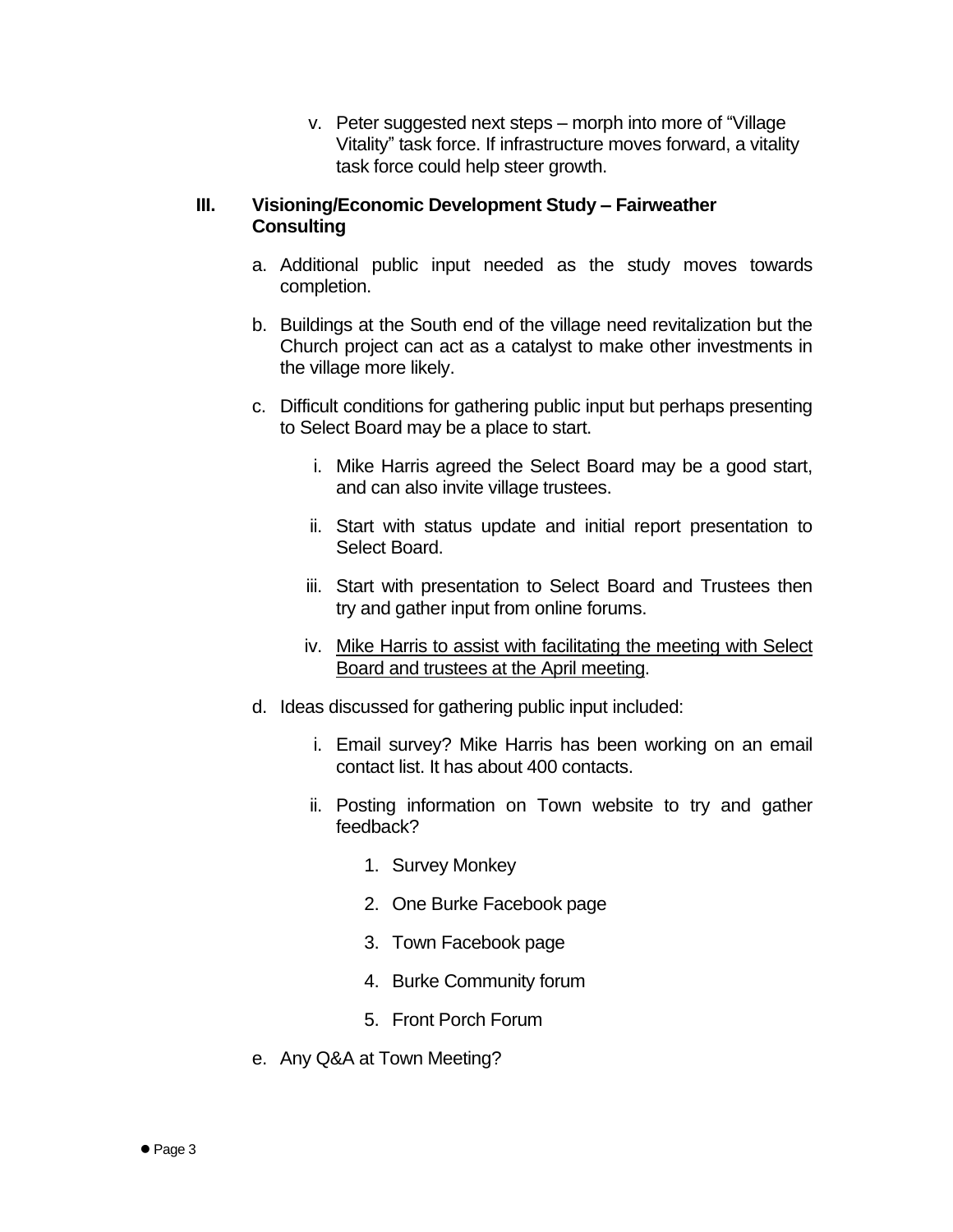- i. Des provided the summary for the Town Report.
- ii. Des has reached out to see about getting on the agenda Mike Harris can help facilitate that – it will be Zoom online. Frame it as more of an update looking at progress of the goals from One Burke community visit.
- f. Status of the Unitarian Church in West Burke
	- i. Greg Gossens looked at the Church today.
	- ii. Jim Newell and other members met with Greg this morning – discussed access and bathrooms. Greg felt upstairs wasn't suitable for a bathroom due to impacts to aesthetics. Perhaps a future addition to provide a lift.
	- iii. Greg thought the building was in very good condition will come up with a list of items and put together a proposal for Ben Doyle with the options.
	- iv. The deadline for the Preservation Trust of Vermont is coming up; due March 22<sup>nd</sup>.
	- v. There is ample room in the basement to expand/modify the existing bathrooms to be ADA compliant, would like to figure out an option for accessing ADA bathroom in basement from upstairs.
	- vi. Pursue grants as they come available and work on list.

## **IV. Water & Wastewater Study**

- a. East Burke property owner contact update
	- i. Permission given for investigation of 2 of the 4 properties in East Burke. This aligns with the original plan, to investigate 2 sites. State working on Environmental Clearances to allow investigation in the Spring.
	- ii. Next steps:
		- 1. Work with the State to get clearance for on-site investigations. Hand auger investigations can be completed in the Spring before environmental clearances are in place.
		- 2. Develop alternatives for collection and pumping (where necessary) of wastewater in West Burke.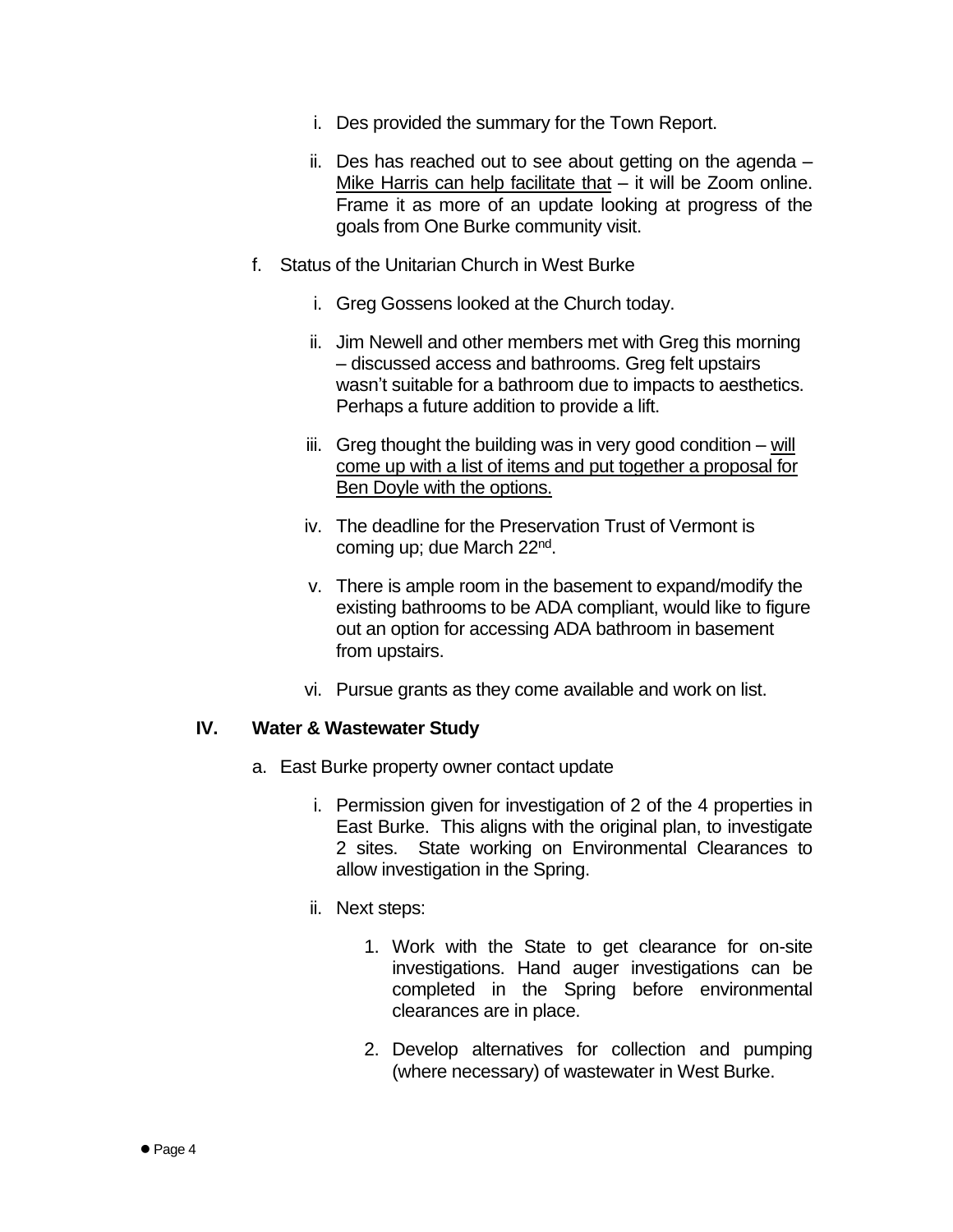- b. Coordination with Kevin on Burke Mountain wastewater capacity.
- c. Lynnette reviewed environmental clearance status. Will be working on paperwork Thursday and will send info to Mike for Town signatures
- d. Ground thaws May June.

## **V. Other Items**

- a. One Burke non-profit status?
	- i. One Burke decided to pursue 501c non-profit status.
	- ii. Working with Town and Village on funding will still be very important.
	- iii. One Burke looking for assistance from local attorney, Mike Harris offered to help with setup of 501c 3, One Burke structure is already well setup to move into 501c status.
	- iv. Want to make sure bylaws and mission is broad enough to allow for flexibility.
- b. UVM research project potential
	- i. UVM made a grant application to study historic properties in villages that are having WW studies – looking to install monitors to measure moisture
	- ii. NSF Smart and connected communities related to sensors
	- iii. UVM will be in touch
	- iv. Mike Harris can assist with the site selection.
	- v. Doug Porter is the contact at UVM structural professor.
- c. Project based TIF proposal is in legislature. DEC to give testimony on village WW initiative.
	- i. Montgomery looked into TIF but for language requires funding to be set up to accommodate.
- d. James Newell suggested being prepared to apply for grants for COVID relief funding
- e. The next meeting is scheduled for March 23rd at 5 pm.